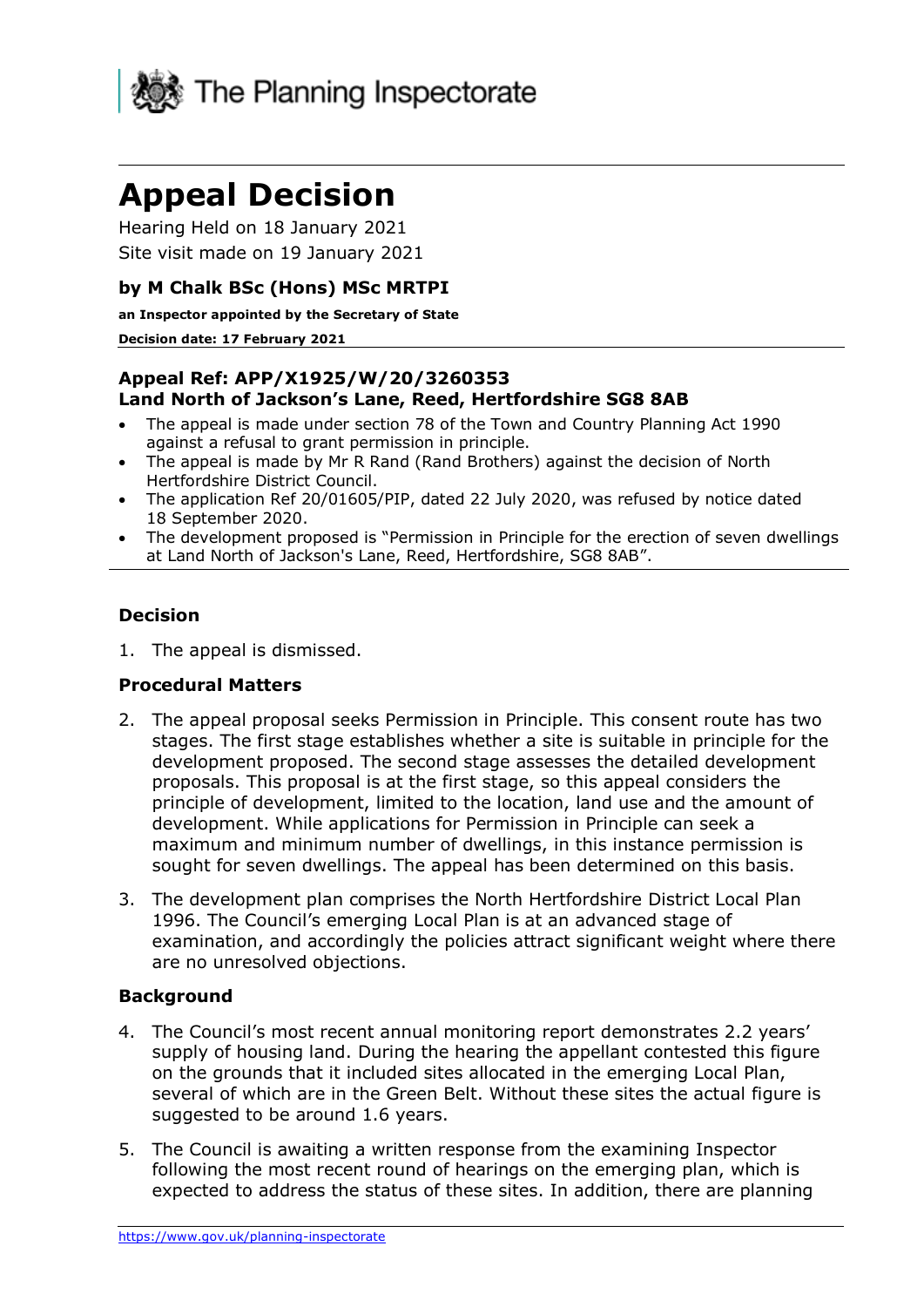applications under consideration for several of the sites with one permission having been granted, and not all the allocated sites are in the Green Belt.

6. There is no guarantee that the examining Inspector will find that the allocation of any or all these sites for housing development is justified. Should they not accept every site, this would result in a housing land supply of between 1.6 and 2.2 years. Even if I were to accept the higher figure given in the annual monitoring report, the Council's shortfall would nonetheless be substantial. That shortfall attracts considerable weight in favour of the development proposed in the determination of this appeal.

## **Main Issues**

- 7. The main issues are:
	- Whether the development would preserve or enhance the character or appearance of Reed Conservation Area,
	- The effect of the development on the character and appearance of the area; and,
	- Whether the site accords with relevant local policies with regard to location.

### **Reasons**

### *Conservation Area*

- 8. The appeal site falls partly within Reed Conservation Area (the CA). The Council's Conservation Area Character Statement (the Statement) for Reed states that the village's layout reflects the early pattern of medieval settlement, with Jackson's Lane one of four lanes defining a roughly square space. The Statement says that the CA can be characterised by extensive tracts of agricultural land with a low density of historic and modern buildings fronting the country lanes, that its character is highly rural with a strong countryside setting and that the key character of the CA is its openness. Based on my visit I seen no reason to disagree.
- 9. On all four sides of the rough square open agricultural land is visible on both sides of the road. The visibility of this open land is a source of relief within the street scene, and contributes significantly to the rural character of the village and the CA. On Jackson's Lane the appeal site is the only such example of open land on the north side of the lane due to the greater density of development in the immediate vicinity. The significance of the CA derives from the character of the buildings therein, and the relationship with the surrounding open land.
- 10. The development would result in the loss of much of the openness that the appeal site contributes to the CA and its setting. The views through from Jackson's Lane toward The Joint would be significantly curtailed by the presence of the proposed houses. In addition, the contribution of the unbroken frontage and green field to the Jackson's Lane street scene would be diminished by the introduction of a new access. While the development proposed would be relatively low density, in particular considering the developments at 3-9 Brickyard Lane and The Kilns, it would be of a higher density than other sites facing onto Jacksons Lane and as a result would appear out of keeping in the street scene.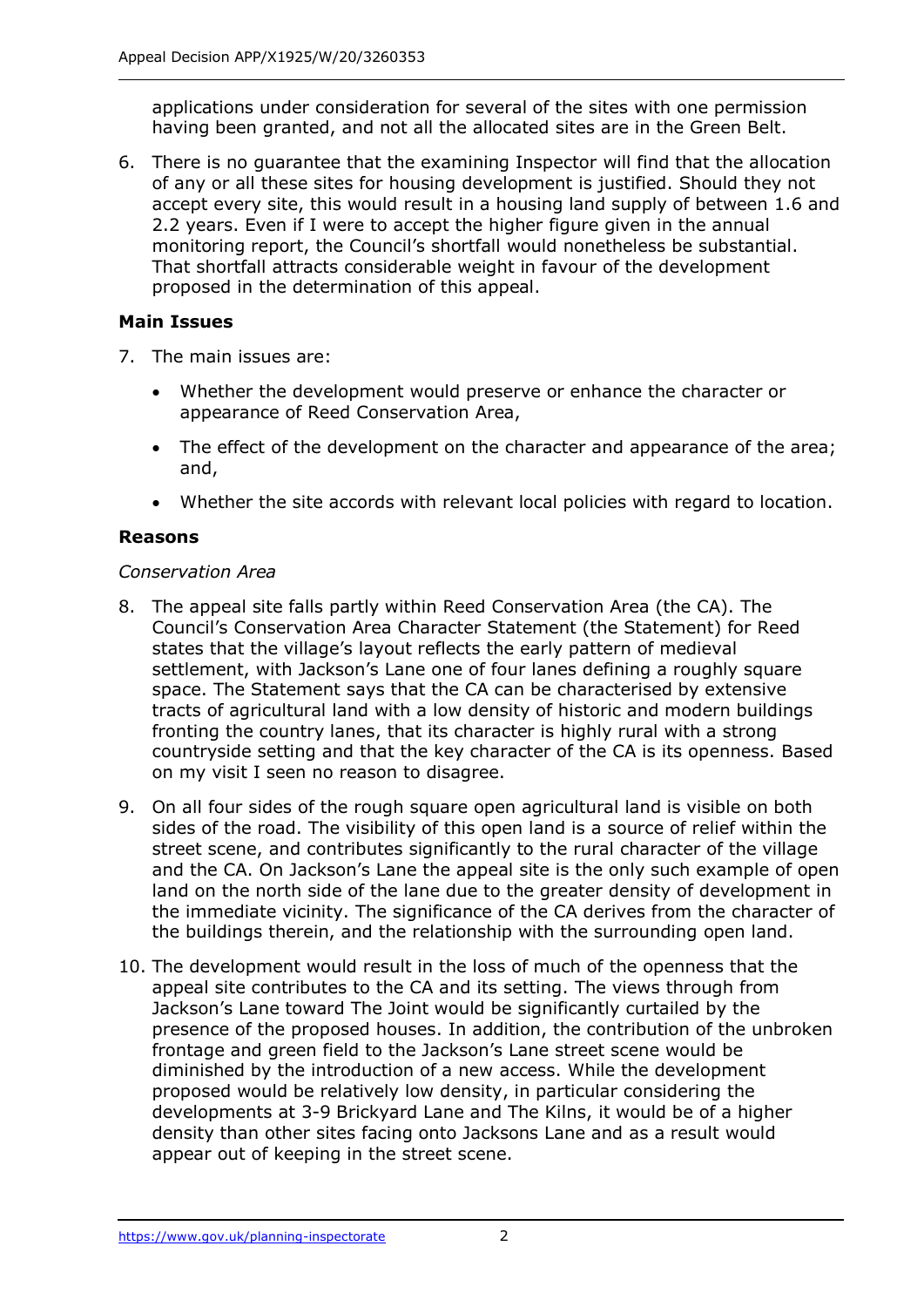- 11. The harm arising from the loss of openness and rural character would be experienced primarily in the immediate vicinity of the site and would erode characteristics that contribute to the significance of the CA. When weighed against that significance as a whole it would consequently amount to less than substantial harm.
- 12. The National Planning Policy Framework (the Framework) states that when considering the impact of a proposed development on the significance of a designated heritage asset, great weight should be given to the asset's conservation. This is irrespective of whether any potential harm amounts to substantial harm, total loss or less than substantial harm to its significance.
- 13. There would be a public benefit from the creation of seven new dwellings in Reed. This would support the Government's objective of significantly boosting the Government's supply of new homes, and as the Council has a substantial shortfall in its housing land supply this attracts additional weight. The development proposed would also deliver economic benefits from the creation of short-term jobs associated with the construction of the houses, and longterm from their occupation in support for the local economy and services. In addition, the development would deliver improved landscaping of the site, which would provide some screening of the development from Jackson's Lane, as well as biodiversity enhancements.
- 14. However, the scale of benefits arising from a development of seven houses, even allowing for the clear need for additional housing in the District and the additional weight this attracts, would only be moderate. In this instance, the moderate benefits of the development would not outweigh the harm to the significance of the heritage asset.
- 15. The development proposed would therefore fail to preserve or enhance the character or appearance of the CA. It would conflict with policy HE1 of the emerging Local Plan (the ELP) and the objectives of conserving and enhancing the historic environment that are set out in the Framework. Collectively these require that planning permission only be granted where it enables heritage assets to be used in a manner that secures their conservation and preserves their significance or where any less than substantial harm is outweighed by the public benefits of the development.

## *Character and Appearance*

- 16. The appeal site is prominent in the surrounding area, including from neighbouring properties and from The Joint. Due to the dense hedgerows along the southern side of The Joint, the field access to the land to the north of the appeal site offers the only open view across the appeal site from the north, and the only such view from The Joint between the junctions with Brickyard Lane and Crow Lane. As the appeal site slopes down towards Jackson's Lane, this vista presents a clear view to the village beyond, albeit bordered by development to either side and the trees around the field boundary.
- 17. The development would be relatively low density but contained in the northern part of the site. As a result, a development of seven houses would appear significantly denser than the neighbouring plots on Jackson's Lane which comprise detached and semi-detached houses on large plots, generally with substantial spacing between the facing detached elevations of houses. The site could be screened to an extent by reinforcing the landscaping along the site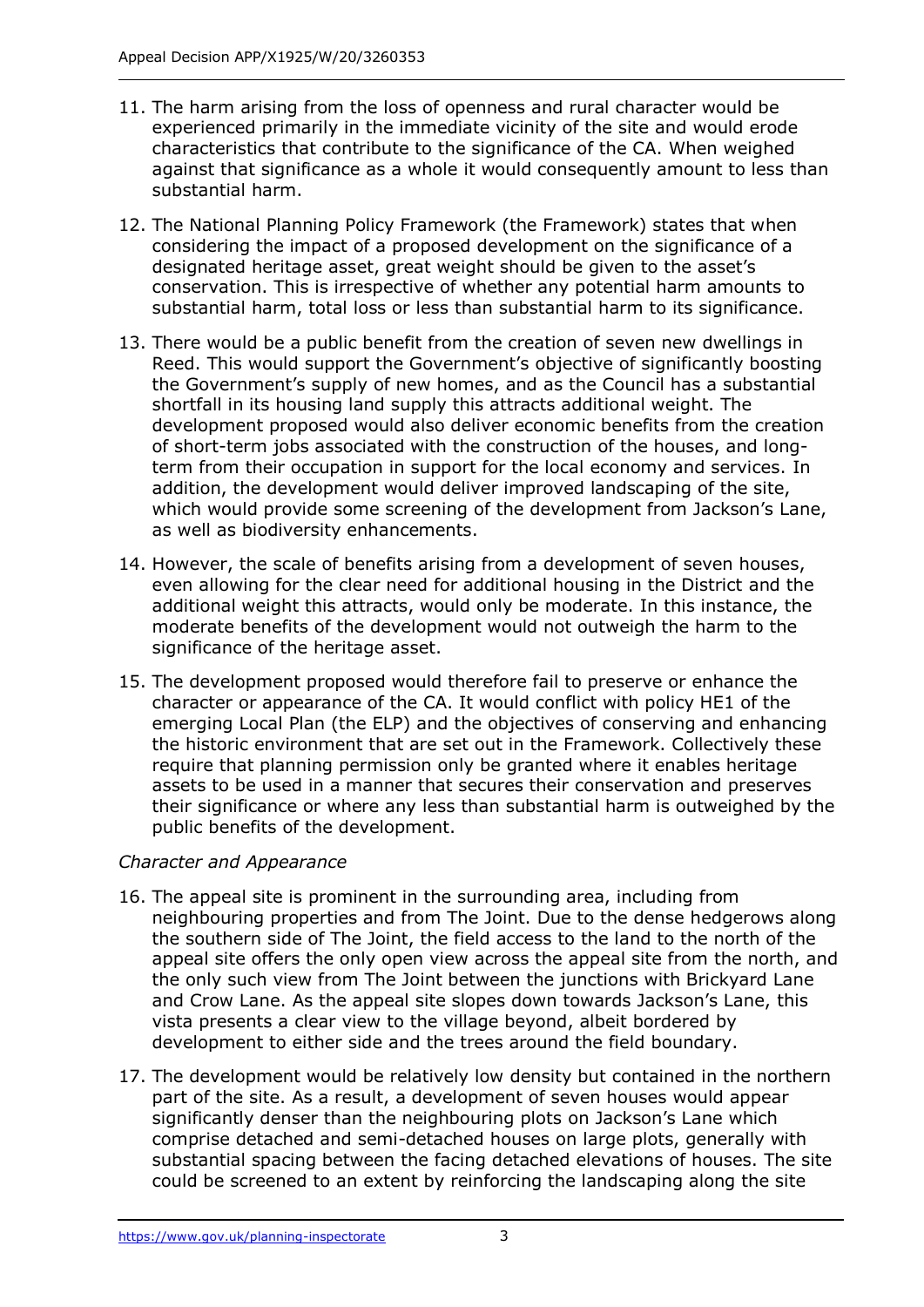boundaries. However, the development would still be sited within the countryside and would cause harm through the loss of a greenfield site that contributes to the village's rural setting.

- 18. If the appeal were to be allowed a detailed design for the development could be advanced at the second stage that would be in keeping with the general character of neighbouring properties and the village. However, the harm from the loss of the rural character would remain and would not be offset by the detailed design of the dwellings.
- 19. The appeal proposal would consequently be harmful to the character and appearance of the area. It would conflict with the requirements of Policies 6, 26 and 57 of the North Herts Local Plan 2007 (the LP) which, amongst other criteria, require that the existing countryside and villages, and their character, be maintained. It would also conflict with Policies NE1 and CGB1 of the ELP. The criteria of these policies include requirements that in Rural Areas beyond the Green Belt housing will only be permitted where it meets a proven need for affordable housing in an appropriate location, and that development proposals not cause unacceptable harm to the character and appearance of the surrounding area. There is nothing before me to indicate that the proposed houses would meet the criteria of affordable housing.

## *Location*

- 20. Policies 6 and 26 of the LP, when taken together, state that development will be permitted if the proposal is acceptable in that location within the environment. Policy T1 of the ELP requires that development not cause unacceptable impacts upon the highway network.
- 21. Reed is a rural village with few services or facilities. There is a village hall, a first school, a playground and a café on the far side of the A10, but no local shop, public house or doctors' surgery. Residents of the village must travel further afield for other services, and during the hearing it was indicated that Royston or Buntingford would be the most likely destinations in such cases.
- 22. There is a bus service serving Reed that travels to both settlements, but this is limited in terms of the number of buses per day. The village is not part of a cycle network. While both Royston and Buntingford can be reached by the A10, this is a busy road and unlikely to be attractive to cyclists. Given the distance to other settlements, residents are not likely to walk to them on a regular basis.
- 23. The Framework recognises that opportunities to maximise sustainable transport solutions will vary between urban and rural areas. However, it also states that significant development should be focused on locations which are or can be made sustainable, through limiting the need to travel and offering a genuine choice of transport modes.
- 24. The appeal proposal would support the existing services available in Reed but given the few services available this only attracts limited weight. Given the limited range of services and facilities and sustainable travel options available within the village it is likely that the development proposed would result in significant reliance on private vehicle usage.
- 25. The site does not therefore accord with relevant local policies with regard to location.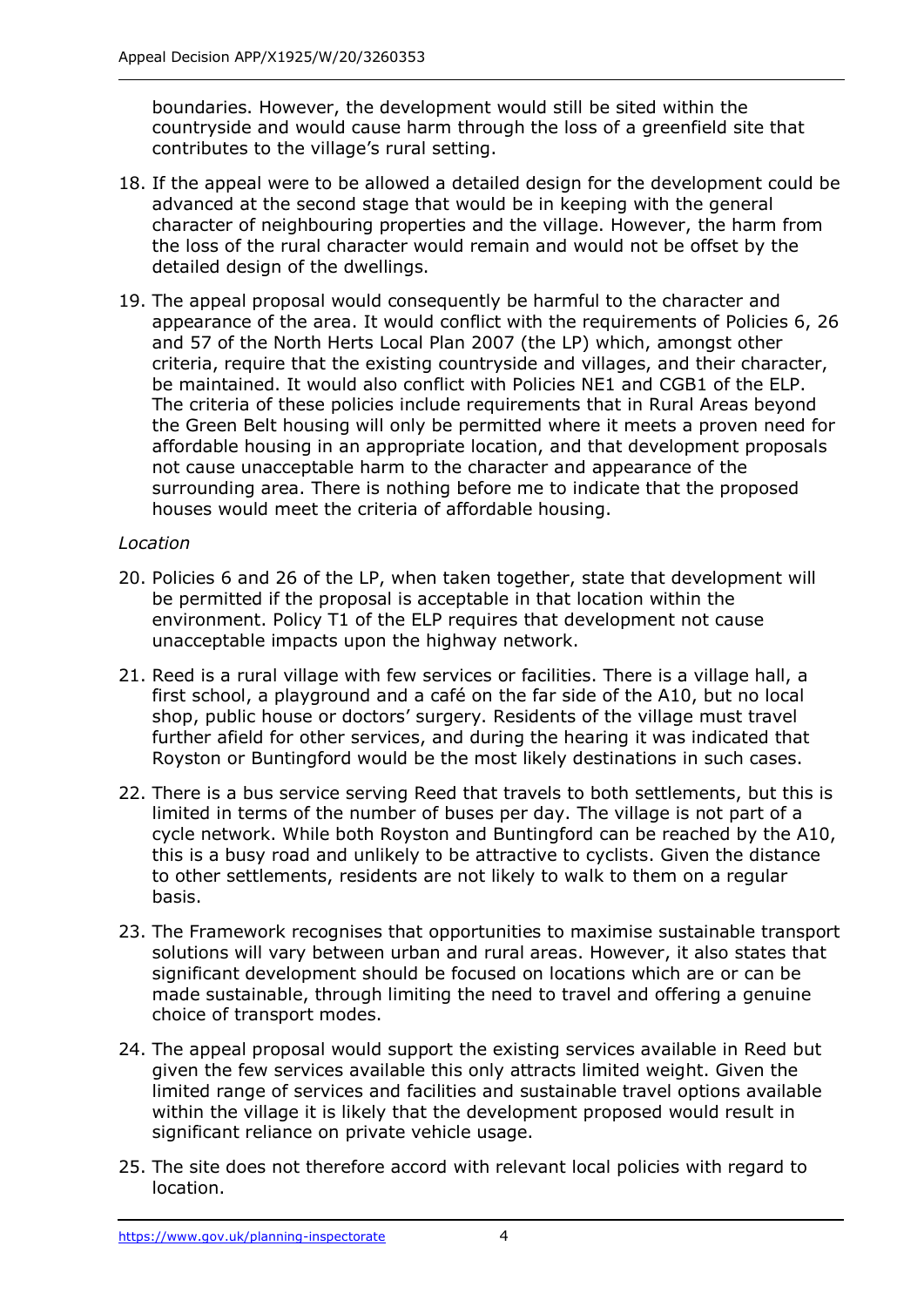#### *Other Matters*

26. Both parties have referred to previous appeal decisions relating to Reed House, a nearby property on Jackson's Lane. I have considered the Inspectors' findings in these decisions, but that site is wholly outside the CA and the decisions all predate the most recent revision to the Framework. Consequently, these decisions are not comparable to this appeal.

#### *Planning Balance*

- 27. It is not in dispute that there is a significant shortfall in the Council's housing land supply. Consequently, Paragraph 11 of the Framework is engaged.
- 28. This states that where there are no relevant development plan policies, or the policies are out of date, planning permission should be granted except where the application of policies in the Framework provides a clear reason for refusal. Footnote 6 includes those relating to heritage assets amongst the list of those policies.
- 29. As the appeal proposal would result in harm to the significance of the CA which would not be outweighed by the public benefits of the development, the application of policies in the Framework does provide a clear reason for refusal in this instance. In addition, I have also found harm in relation to location and character and appearance, which reinforces my reasoning.

## **Conclusion**

30. For the reasons set out above, the appeal fails.

*M Chalk*

INSPECTOR